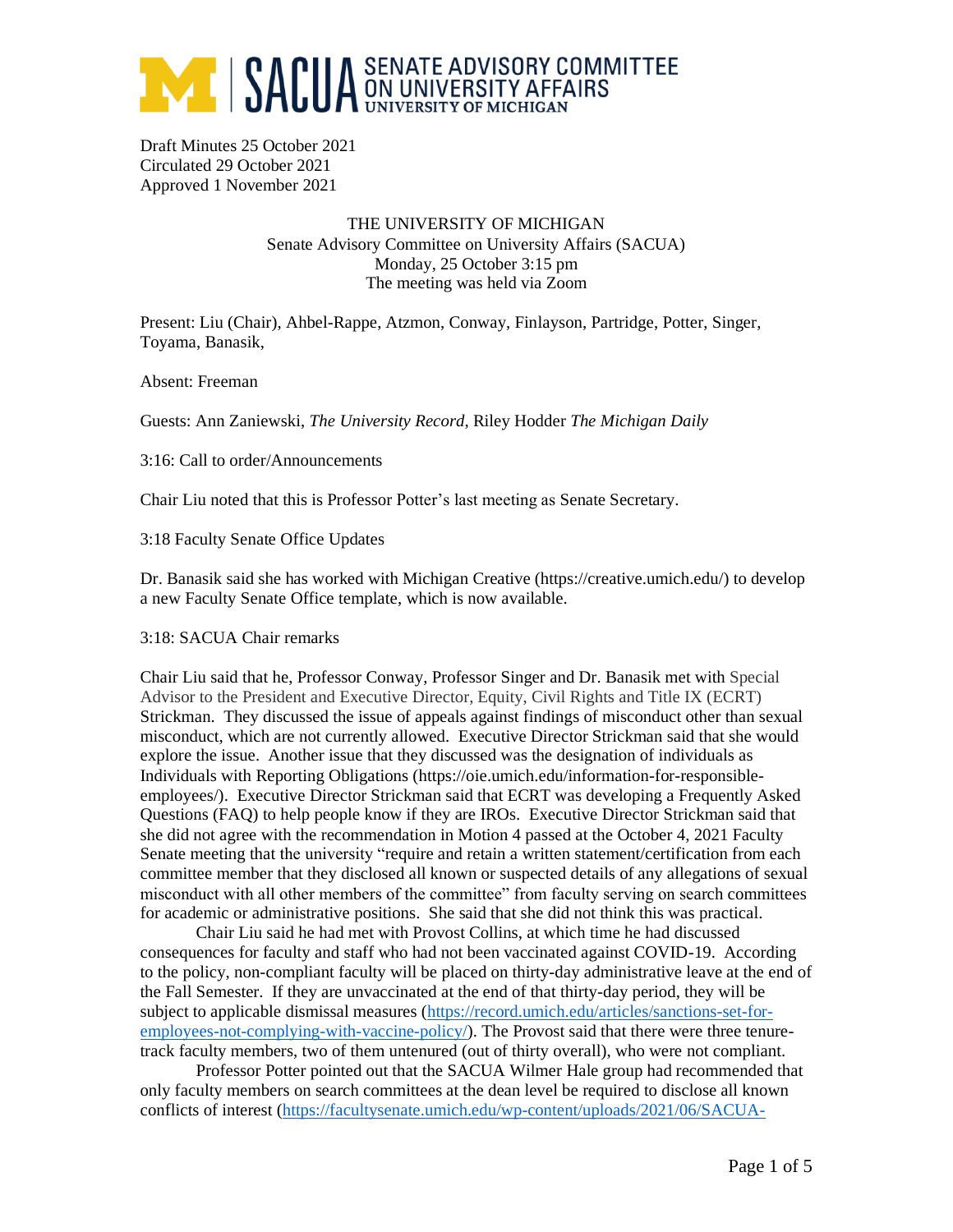# **ANDELLA SENATE ADVISORY COMMITTEE SENATE ADVISORY COMMITTEE**

[WilmerHale-Task-Force-Final-Report.pdf\)](https://facultysenate.umich.edu/wp-content/uploads/2021/06/SACUA-WilmerHale-Task-Force-Final-Report.pdf). Professor Singer said that Executive Director Strickman discussed that there were too many nuances for a flat requirement to disclose conflicts to be practical. Chair Liu asked faculty for topics for discussion at his meeting with Provost Collins, on October 29, 2021.

### 3:25: Committee on Anti-Racism

Chair Liu said that he and Professor Partridge had requested assistance from the Provost in gathering data about faculty salaries, but had not received help.

Professor Partridge said that when he was chairing the Committee on Anti-Racism (https://facultysenate.umich.edu/committees/committee-on-anti-racism-car/), the issue of pay equity came up, and that the committee discovered that there was disparity between faculty members, and that in one department, all the Black faculty were the lowest paid.

Chair Liu said the Provost's office was worried that disclosing salary data would violate confidentiality. Professor Partridge said that if pay equity is a factor in retention of minority faculty, then data is necessary. Professor Gallo agreed with proceeding with the collection of data about compensation and asked how the data could be concealed given that the University of Michigan is a public university and information about compensation is public information. She noted that salary data was also an issue connected with gender equity.

Chair Liu said that issue is whether to push the Provost for the data or for SACUA to do the work itself. Professor Singer drew attention to salary reviews done by previous provosts, and that a claim by the current Provost that the data could not be released because of an ongoing lawsuit was likely now moot as we believe the suit had been resolved. She also noted that published data does not reflect total compensation—that compensation such as administrative differentials were not part of that data. Professor Toyama said that the Academic Affairs Advisory Committee AAAC [\(https://facultysenate.umich.edu/committees/academic-affairs](https://facultysenate.umich.edu/committees/academic-affairs-advisory-committee/)[advisory-committee/\)](https://facultysenate.umich.edu/committees/academic-affairs-advisory-committee/) had asked the Provost to commission a salary study since 2017. In 2017 the Provost declined to commission the study because there was "something happening at the university" that would be resolved in a year or two but he was not allowed to reveal what that was. Professor Toyama said he felt that the University should pay some faculty to do such a survey which would ensure that race and gender issues were accounted for, and drew attention to two previous surveys:

<https://www.provost.umich.edu/reports/Faculty%20Salary%20Study%20Report.pdf> and [https://www.provost.umich.edu/reports/Faculty%20Salary%20Study%20Report%202012.pdf.](https://www.provost.umich.edu/reports/Faculty%20Salary%20Study%20Report%202012.pdf)

Professor Finlayson said that, in response to the campus-wide salary review, a salary survey in her department at UM-Dearborn had resulted in an equity adjustment as well as a review of start-up packages to make sure people were being treated equitably. She noted that it can be difficult to look at additional payments (e.g. research bonuses), but that it is still useful to have a base number.

Professor Conway said that, in her view, it is the University's job to do the salary survey. She said that the result of a salary survey in the School of Music, Theater and Dance was to provide an additional salary-increase for some faculty. This was done by placing all salaries, anonymously, into a pool, and increasing those that were below average at rank.

Professor Finlayson said there could be differences, but faculty at the same rank should be within the same band. She noted that a long-term salary issue will occur when a starting salary is well above that of other starting salaries, and that a campus-wide salary review years ago had revealed that UM-Dearborn consistently paid female hires less than males across ranks and colleges to varying degrees.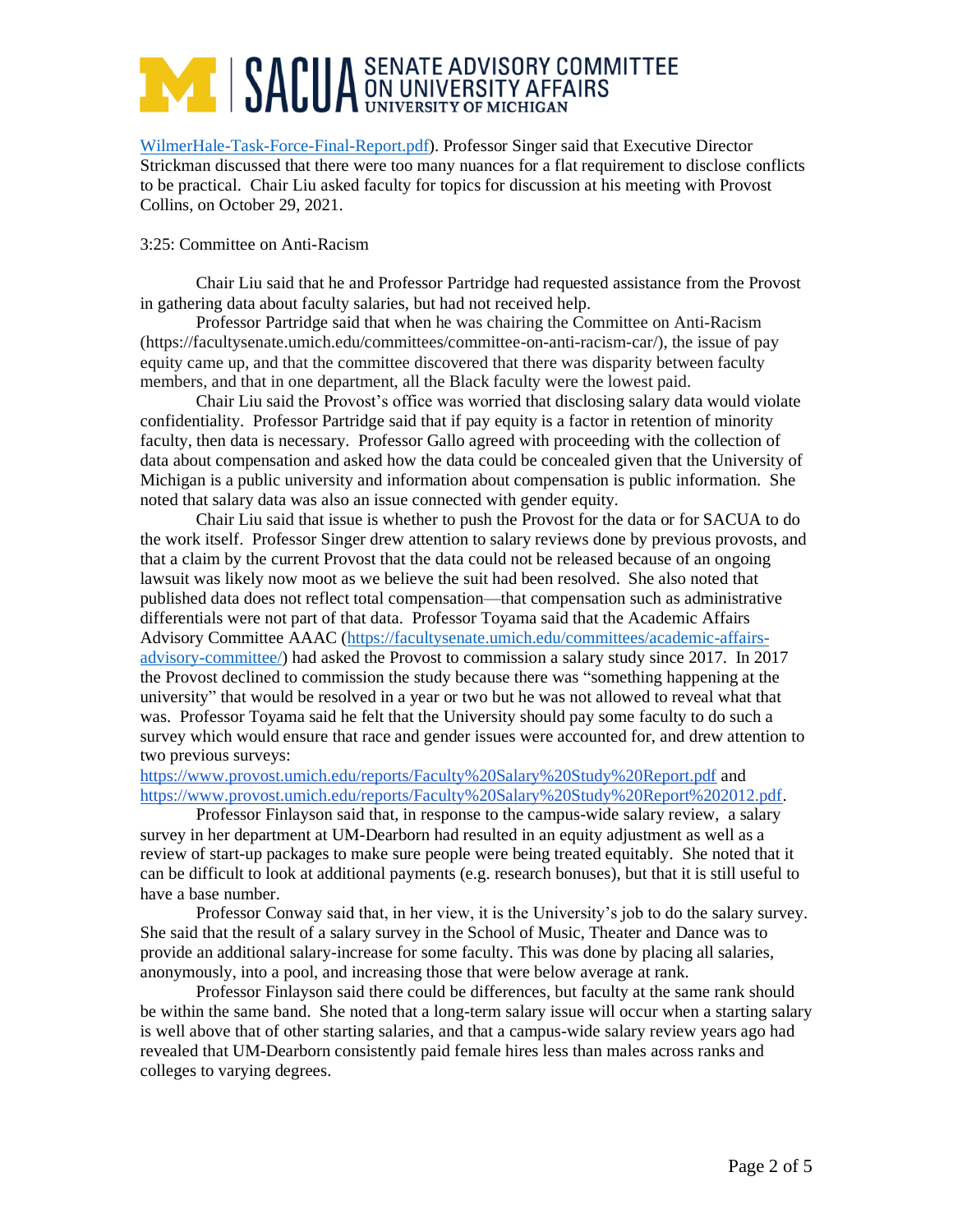### **ANDUA** SENATE ADVISORY COMMITTEE

Professor Partridge agreed that the point about differential access to research money is a significant one. Chair Liu said that SACUA will want to contribute to the research design of a salary review and noted that Human Resources (HR) does not always have good data.

Professor Partridge also noted the comment of a person serving on the search committee for a new chief Diversity, Equity and Inclusion (DEI) Officer that confidentiality could be impossible when there are few faculty of color. Professor Gallo said that data can be aggregated to combine small groups to preserve anonymity. Chair Liu said he will bring the issue of the survey up with the Provost at their meeting on October 29. Professor Singer said that faculty might be willing to self-report their race/ethnicity if they thought it would help with an equity compensation review.

Professor Conway asked if it would be possible to ask HR for data instead of the Provost. Chair Liu said that he suspected that all pathways would led back to the Provost. Dr. Banasik confirmed that requests to HR were transmitted by HR to the Provost.

Professor Partridge said the relationship between the new DEI officer and the Provost is unknowable at the present, so it is impossible to know if a new DEI officer will be helpful in pushing this issue.

#### 3:51: Motions Update

For the texts of the motion see [https://facultysenate.umich.edu/wp-content/uploads/2021/10/10-](https://facultysenate.umich.edu/wp-content/uploads/2021/10/10-4-21-Faculty-Senate-Motions-with-Voting-Results.pdf) [4-21-Faculty-Senate-Motions-with-Voting-Results.pdf](https://facultysenate.umich.edu/wp-content/uploads/2021/10/10-4-21-Faculty-Senate-Motions-with-Voting-Results.pdf)

Chair Liu said that he has presented a plan—along with Dr. Banasik—to form a group to meet with the President and Provost about the issues with Work Connections [\(https://www.workconnections.umich.edu/\)](https://www.workconnections.umich.edu/) that were raised in Motion 1. He said that President Schlissel had said, in the week of October 11, that he and representatives of Work Connections, Richard Holcomb (https://record.umich.edu/articles/richard-holcomb-appointed-avp-humanresources/) and Karen Schmidt (https://hr.umich.edu/benefits-wellness/health-wellbeing/mhealthy/more-mhealthy/about-mhealthy/meet-mhealthy-team) would meet the faculty group.

Chair Liu said he had asked Professor Braun, as chair of the Committee on Administrative Action (COAA) (https://facultysenate.umich.edu/committees/coaa/) to look at responses to both Motions 1 and 2. Professor Atzmon said that Work Connections has been overruling medical decisions, made mostly by Physicians at Michigan Medicine, relying on physicians external to the University. He noted that Work Connections report to Risk Management, part of UM Finance.

Chair Liu expressed, in connection with Motion 2, his disappointment that President Schlissel plans only to hold monthly meetings with the COVID Council. He said he will urge President Schlissel to hold meetings with the COVID Council more frequently. He added that while discussion of the motions was on the agenda for his last meeting with the president, the meeting ended before they could have that discussion. Professor Gallo asked how the agendas for these meetings are set and how they can be diluted. Chair Liu said that the President and Provost control the meetings. He added that President Schlissel had said, at the beginning of the term that he would hold two bi-weekly meetings with the COVID council and meetings thereafter would be monthly. Professor Conway said that before eliminating the COVID Council as a vehicle for enacting Motions 1 and 2, SACUA should try to convince President Schlissel to make proper use of the group.

Chair Liu said that he will discuss Motion 3 when he meets with the Academic Programs Group (APG). Provost Collins said that she did not think there would be much uptake of the points in Motion 3 by the APG. Chair Liu said that Professor Goldman is also putting Motion 3 on the October 29 agenda for the AAAC.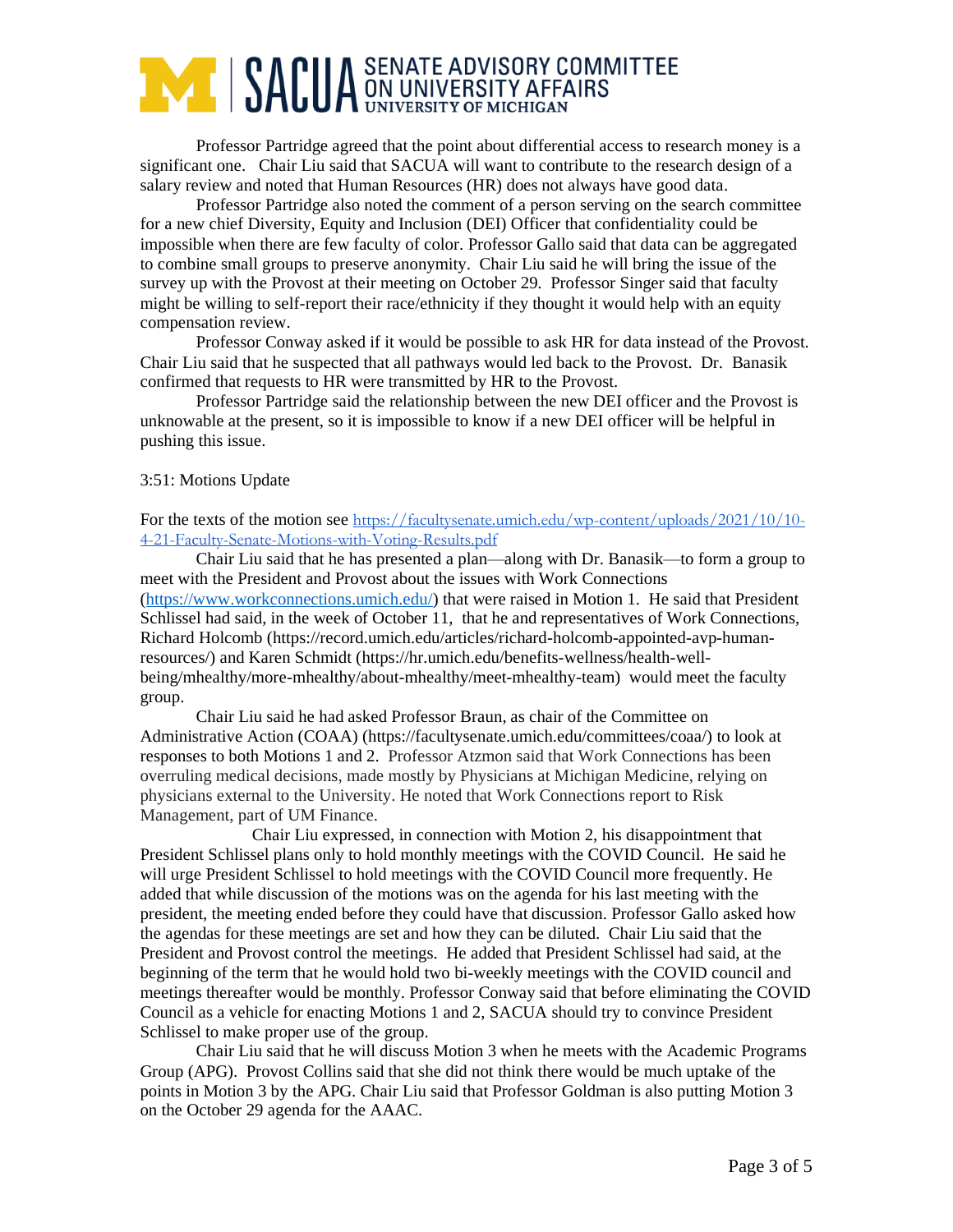## **ANDUA** SENATE ADVISORY COMMITTEE

Chair Liu said that one aspect of implementation of Motion 4 was the conversation with Executive Director Strickman that he had reported on at the beginning of the meeting. He said that he will follow up with concerns about the Dean Reappointment Document that the Provost had shared (https://www.provost.umich.edu/programs/Process%20for%20Dean%20Review-October%2020%202021.pdf). Professor Potter said there was much missing in the document (e.g. any metrics governing reappointment). Professor Conway said the reappointment issue is crucial to solving issues that were raised in connection with the WilmerHale report. Chair Liu said that he will bring the reappointment issue up with the Provost, along with the pay equity survey.

Chair Liu said he had contacted Professor McCall, the chair of the Committee on the Social and Economic Wellbeing of the Faculty (CESWF)

(https://facultysenate.umich.edu/committees/committee-on-the-economic-status-of-the-faculty/ ), with respect to Motion 5. Professor McCall said that his committee will take up the issues raised by Motion 5 and, in conjunction with COAA, will invite motion sponsors to their meetings.

Professor Ahbel-Rappe asked if the compensation issues was part of the current climate survey (https://diversity.umich.edu/data-reports/climate-survey/ )—and wondered if that would provide an opportunity to discuss the salary issue as an objective measure of climate. Chair Liu agreed that this was the case.

Professor Ahbel-Rappe asked what points the administration is likely to embrace from the recommendations in Motion 4 so that faculty could know how much change is viable. Chair Liu said that there is much more work to be done. Chair Conway said that it will be important to interact with the consultants from Guidepost Solutions as a first step, because the Provost's office can prevent anything from happening.

4:11: Executive Session

LEO Faculty Senate Representation

The proposal was approved unanimously VPEI-CDO Listening Session Handling of SMTD Faculty Classroom Incident

5:12: Adjourn

Respectfully submitted, David S. Potter Senate Secretary

University of Michigan Bylaws of the Board of Regents, Sec. 5.02: Governing Bodies in Schools and Colleges

Sec. 4.01 The University Senate

"...[t]he Senate is authorized to consider any subject pertaining to the interests of the university, and to make recommendations to the Board of Regents in regard thereto. Decisions of the University Senate with respect to matters within its jurisdiction shall constitute the binding action of the university faculties. Jurisdiction over academic polices shall reside in the faculties of the various schools and colleges, but insofar as actions by the several faculties affect university policy as a whole, or schools and colleges other than the one in which they originate, they shall be brought before the University Senate."

Rules of the University Senate, the Senate Assembly and the Senate Advisory Committee on University Affairs: